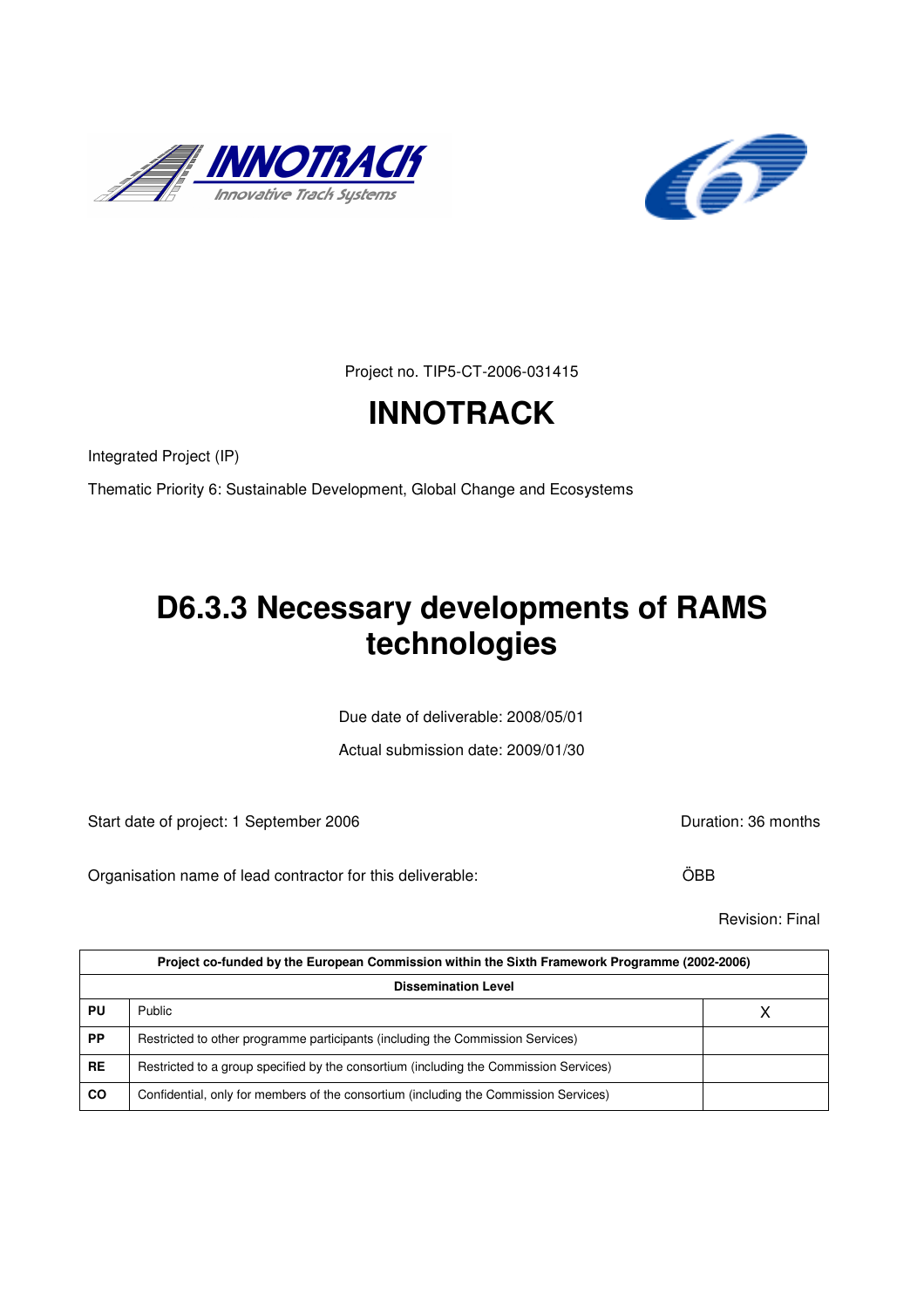## **Table of Contents**

| 1. |                                                                                                                                                                                                               |  |  |  |
|----|---------------------------------------------------------------------------------------------------------------------------------------------------------------------------------------------------------------|--|--|--|
| 2. |                                                                                                                                                                                                               |  |  |  |
|    | 2.1<br>2.2.1 Introduction - process of implementation of RAMS in the track subsystem in ADIF. 8<br>2.3<br>2.4<br>2.5<br>2.5.2 Current data collections, Railway Reliability Data Handbook and developments 15 |  |  |  |
| 3. |                                                                                                                                                                                                               |  |  |  |
| 4. |                                                                                                                                                                                                               |  |  |  |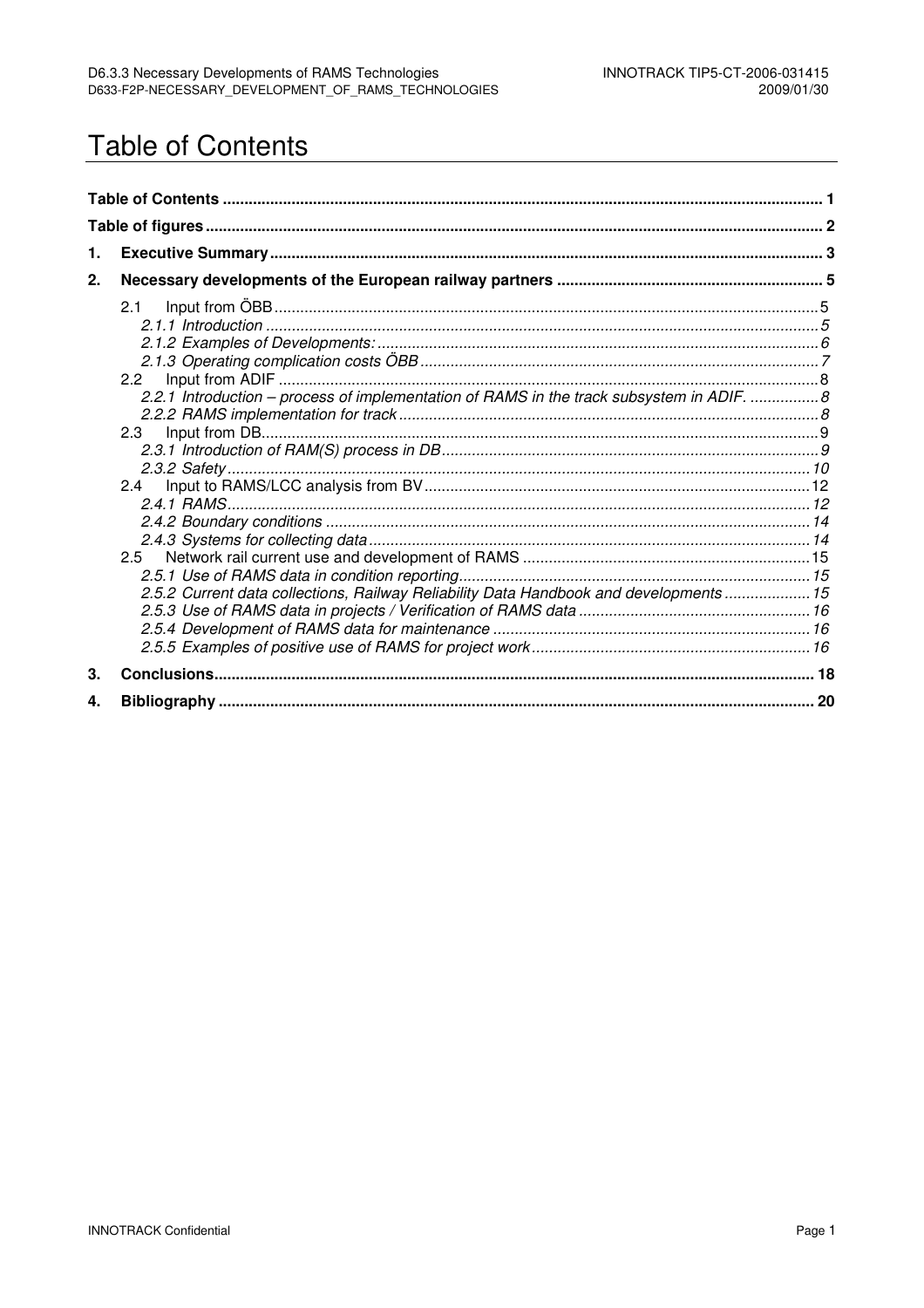# Table of figures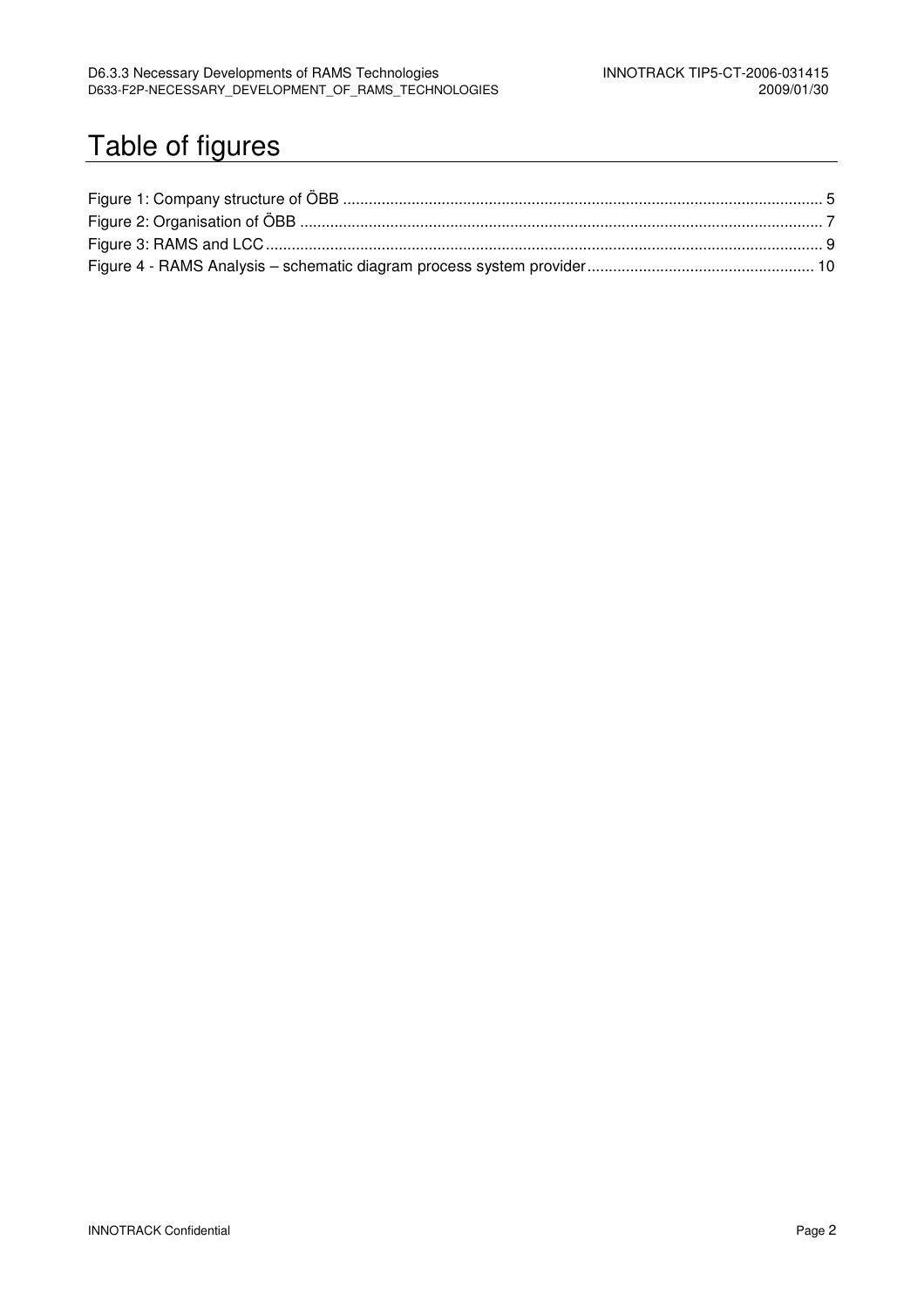## 1. Executive Summary

By the work carried out on RAMS analysis so far within INNOTRACK several facts become apparent and should be appreciated as a background for this study.

Firstly, the use of RAMS analysis in the railway infrastructure is limited and where it occurs it is in an early stage, especially in the track and civil engineering sector This is in contrast e.g. to the signalling sector where the use of RAMS is more used. The reason is the complexity of the railway system and the tradition of the track and civil engineering system. The complexity stems from several sources. One is the interaction of several railway areas (track, s&c, catenary and signalling, etc.). A second complication is the vast need of data for RAMS analysis. This data is often hard to define and scattered between different databases and organisations. In other words, there are a lot of measured data in the track sector, but these are seldom easy to obtain and often difficult to compare between railways since they are defined/measured in different manners.

In contrast to parts of the infrastructure like the signalling equipment, where the RAM-parameters are defined in relation to the operation time, the technical performance of the track has to refer at least to the load of the track. For a complete analysis other boundary conditions like distribution of speed or vehicle types are necessary. But these important conditions that may change over the years are rarely monitored and therefore not available in detail.

. Additionally the geographical distribution of assets and the various influences of the environment increase the complexity. A final, and very important factor, is the current high proportion of human intervention in track operations (e.g. in maintenance operations). This results in a large and currently largely unquantifiable scatter in RAMS input parameters.

Secondly, where RAMS is beginning to be adopted it shows promising results. By an operational RAMS assessment the problems described above become visible and can be addressed. Furthermore there is a strong link between RAMS and LCC analysis and many of the obstacles faced are similar.

Due to the reasons above it was realised that more basic development is necessary before RAMS analysis can become fully functional in the railway community.

Consequently, it was decided to focus on the identification of necessary developments in the current deliverable. The objective is to highlight, by examples, how RAMS analysis is currently adopted by the participating IMs ÖBB, ADIF, DB, BV and NR. Furthermore complications and challenges are communicated and needs for future developments are identified.

Some conclusions of the current study are:

- Railway organisations currently use RAMS technologies as a tool for the decision in specific cases. For the complete railway system it is currently not possible to combine the different requirements of the various product fields in a general RAMS analysis.
- It is necessary to find common definitions of RAMS-related terms in the railway sector. As an example we can pose some questions regarding the term "availability", e.g.:
	- o is it function of the capacity of utilisation of the line;
	- o what data can we collect in order to describe this;
	- do we need a common definition for train delays?

Definitions currently employed differ between the infrastructure managers.

- The problem of different definitions is further enhanced by the different maintenance strategies of the European railway organisations.
- New products pose a problem in that key data for RAMS analysis are normally not available.
	- Areas identified as priorities for future developments are:
	- 1. More extensive data collection and analysis
	- 2. More extensive databases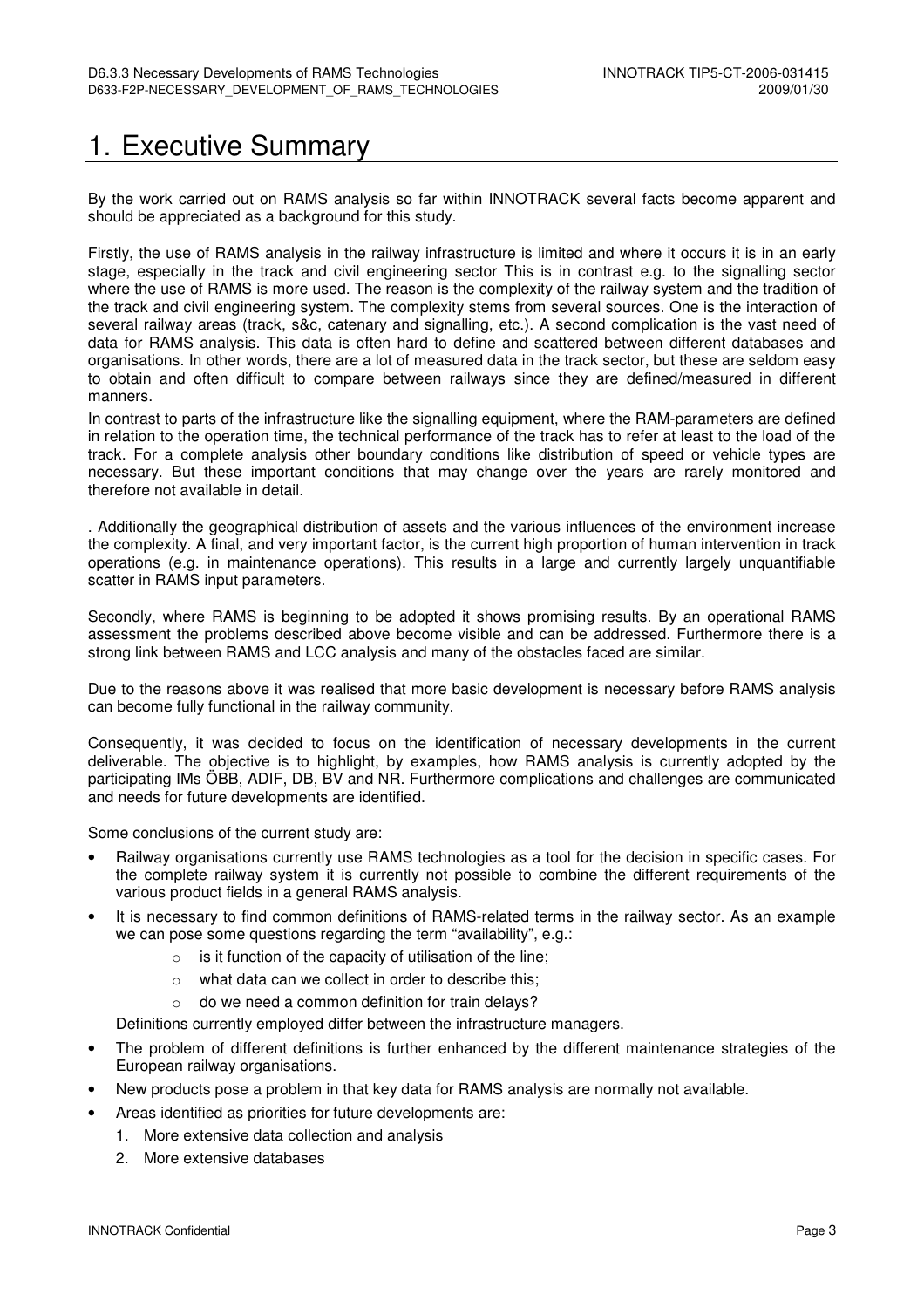- 3. Better definitions of failures and general RAMS terminology
- 4. Improvements in verification of data employed for reliability analyses
- 5. More data collection through load detectors and intelligent infrastructure
- 6. Use of reliability data in planning of predictive maintenance

Due to above reasons the work in INNOTRACK with RAMS is not fully what was planned in the DoW. The work is more an important step forward in using RAMS for track and civil engineering purposes. The work in WP6.3 is therefore probably more important than expected.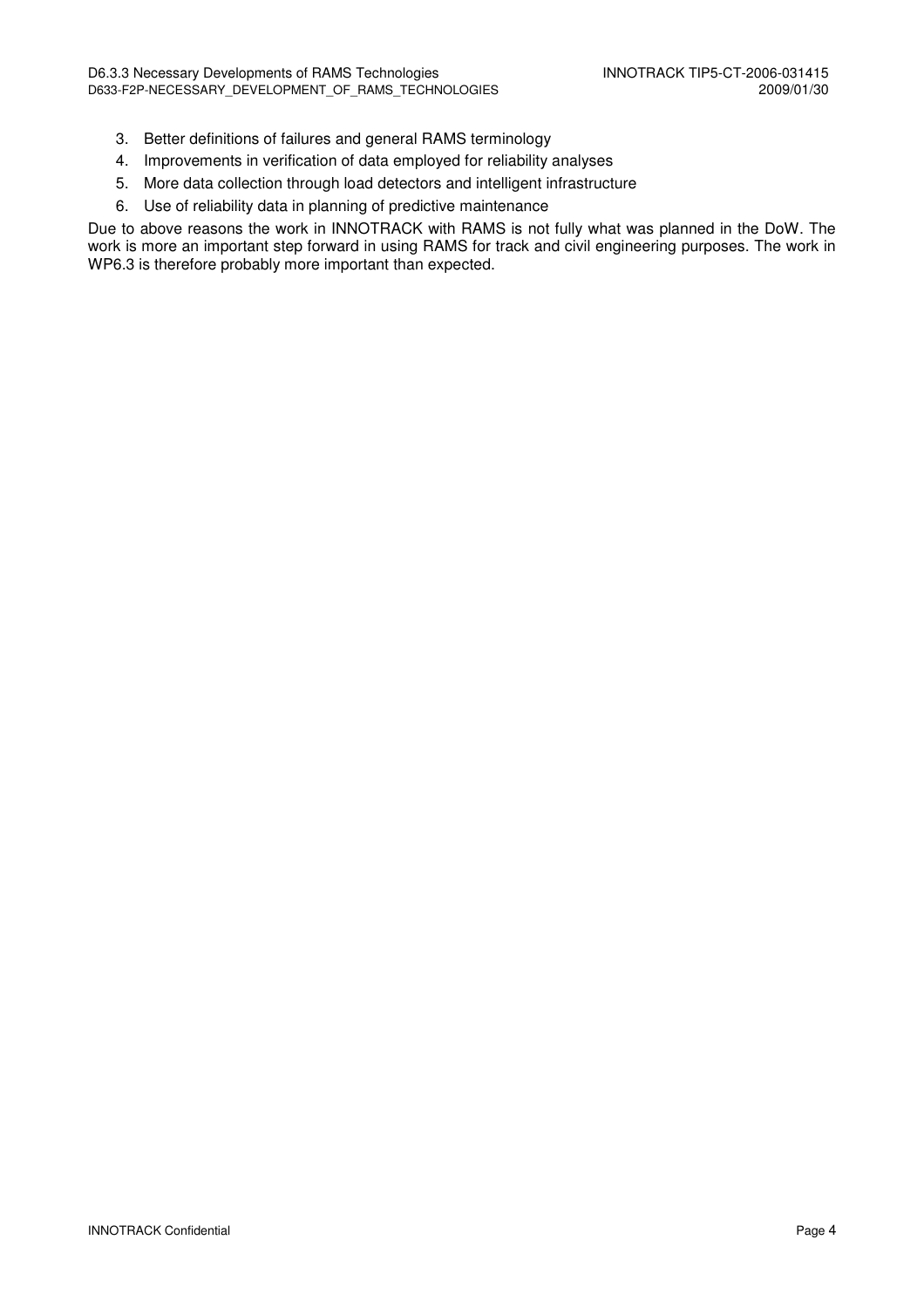## 2. Necessary developments of the European railway partners

In this chapter the necessary developments from the European railway partners of WP6 from INNOTRACK are shown:

## 2.1 Input from ÖBB

## 2.1.1 Introduction

ÖBB is currently structured as shown in the diagram below.



**Figure 1: Company structure of ÖBB** 

ÖBB-Infrastruktur Bau AG (ÖBB Infrastructure Construction Corporation) is responsible for planning, construction,funding and asset management of the Austrian railway infrastructure. All essential assets of the ÖBB Group – power plants, rail infrastructure including related installations and facilities, all buildings, telecom installations and the overall real estate assets – have been brought together in this corporation.

ÖBB-Infrastruktur Betrieb AG (ÖBB Infrastructure Operations Corporation) is responsible for RailNet Austria, which was established on 17 May 2004 to create the conditions necessary for modern and efficient passenger and freight services. RailNet Austria provides customized services for rail transports and responds to the requirements of the transport market. Services include:

• Allocation of train paths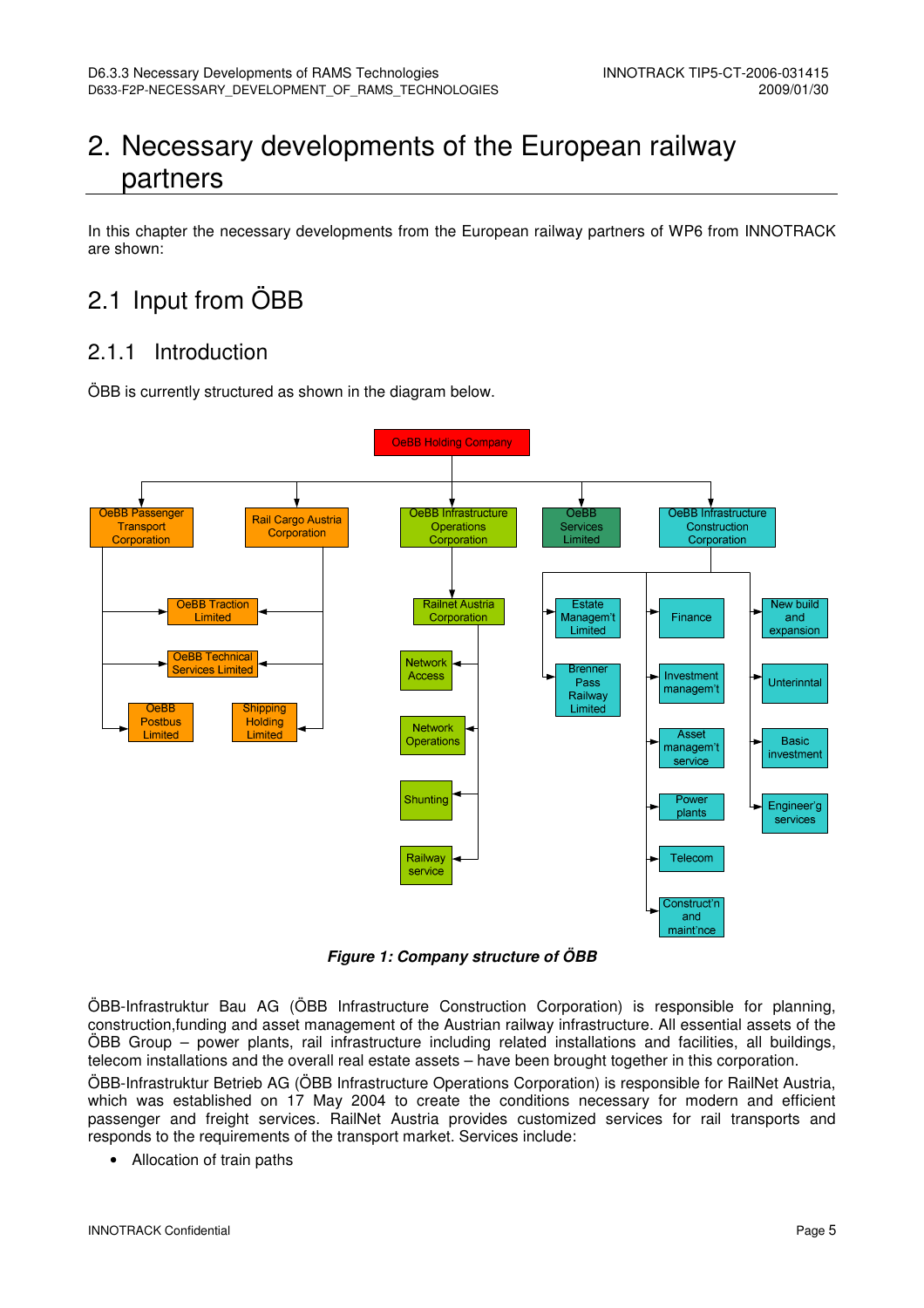- Authorizations
- Assistance in obtaining the necessary licenses
- Assistance prior to, during and after a train movement
- Optimum support to customers in traffic planning and in obtaining information on the conditions of access to the infrastructure of other Infrastructure Managers
- Management of trains on the rail network
- Shunting of rail vehicles
- Inspection, maintenance, fault clearance, repairs on and around the railway network
- Demand-driven construction of new and conversion of existing infrastructure facilities to meet future customer requirements

ÖBB Infrastructure Operations Corporation is responsible for deciding on the maintenance work required, but contract out the bigger items of work to ÖBB Infrastructure Construction Corporation

The general issue in maintenance is to improve the present facilities and the engineering respectively and in second instance to answer the question "Which new installations can be applied and at which time?" The decision is mostly based on evaluated LCC (see D 6.2.1) with integrated algorithm for operating complication costs (discussed below) which represents RAMS.

### 2.1.2 Examples of Developments:

In the following the necessary developments for RAMS at ÖBB are shown. ÖBB is currently using a RAMS assessment system. The following points include information about ongoing and necessary developments of this system.

#### Development in assessment of breakdown

**Reliability and Maintenance**: The current system LEIDIS is a planning system for signalling that records all breakdowns, which are reported from workforce. The main problem is that currently the mapping to the facilities is missing.

All adjustments of breakdowns are booked on one track account. Information regarding which facility that is maintained is not stored. For example there are two different switches with the same radii (same geometrical dimensions) but with two different locking and driving systems in use. The system can not distinguish between these. There should also be the possibility to describe the necessary time of the workforce and material needed for adjustments related to maintenance. This information is at the moment only available in the books of the line inspector. It is thus only possible to make a comparison between the switches in the observation area of the line inspector and not over the whole rail network.

A necessary objective is to create/install a database based IT-system for planning and calculating e.g. SAP with mapping to the facilities.

#### Development in terms and definition within the company and structure

**Availability**: At ÖBB the availability is considered in costs of operating complications in the calculation of LCC. Train delays are calculated with an in-house simulation software; additional workforce, penalties and consequence delays can also be calculated.

To define the availability of the railway is the main complication with respect to currently known methods from mechanical and electrical engineering for calculating availability. An overview of this complex topic is the focus for the ÖBB funded survey "Strategy LCC – operational difficulty costs" as described in in chapter 3.1.3 and in reference [1].

Common mathematical functions are needed to describe characteristic numbers for R A M S for all technical areas. There is a discussion about which functions to use for describing the characteristic values for availability. The availability of a line from A to B should be a function of the utilised capacity of the line. There are different maintenance strategies for utilisation levels of 10% and 90% of the maximum capacity.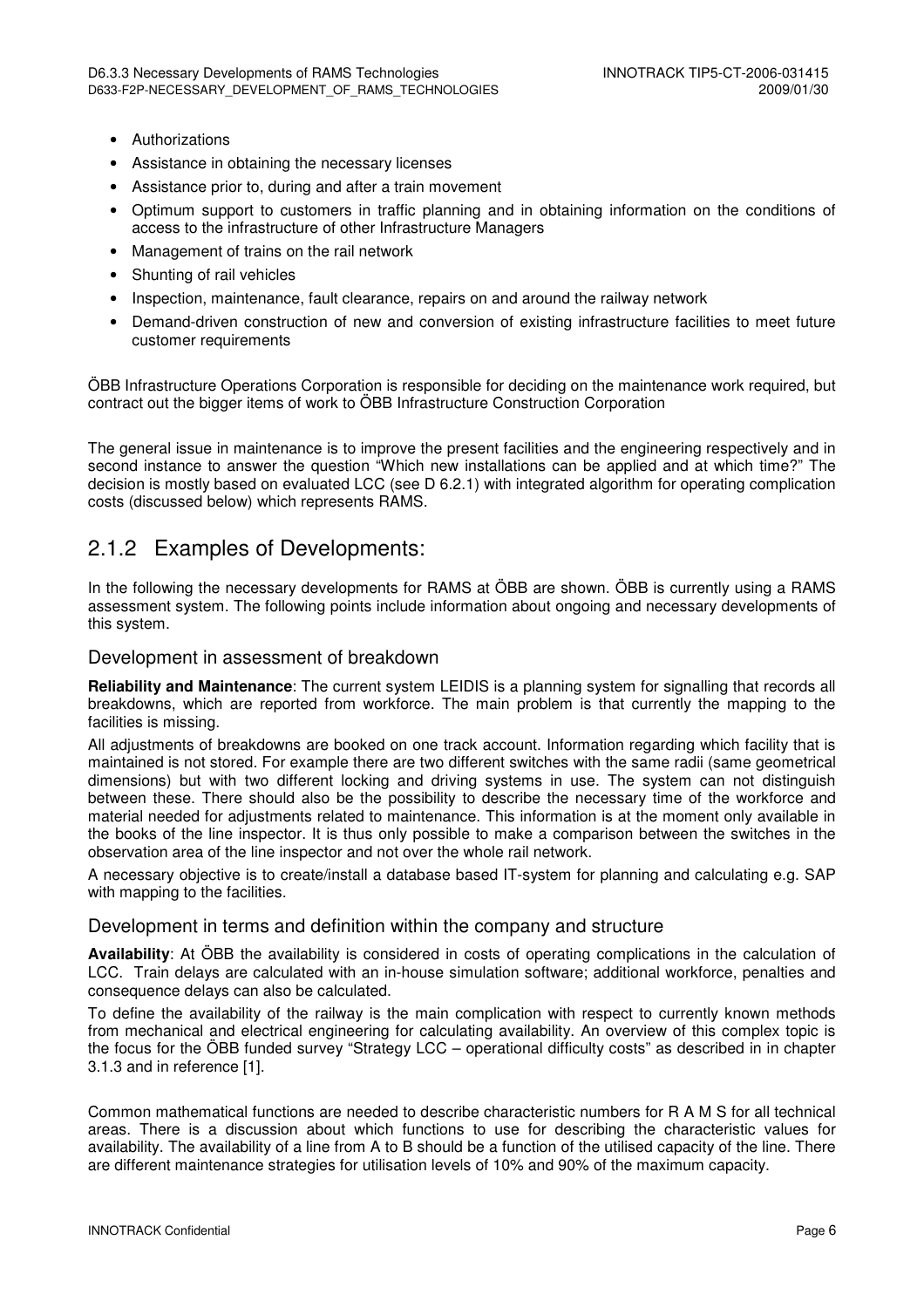Transparency of data and access to the data for all members of the company's inter-disciplinary RAMS working group is needed. Since 2004 there is a new company structure for ÖBB (see introduction) and all processes are not fully developed within the two current companies.

#### Development in monitoring of load

At the moment ÖBB do not record the exact load of the rolling stock in the whole rail network. Some measurement sites (type ARGOS® - see D 6.3.2 and http://www.argos-systems.eu) are operational as prototypes. These are currently successfully tested. ÖBB will start the rollout of countrywide installation of these sites so that a mapping from loading to each facility is possible in the entire rail network.

#### References for positive use of RAMS assessment

Report of under sleeper pads and frame-sleepers (available on the  $KMS$ )  $-7$  years survey Report of asymmetric rail profile for straight line (in work until the end of 2008)  $-10$  years survey

## 2.1.3 Operating complication costs ÖBB

Operational disability or breakdowns in different sites of the railway system can cause additional costs, increasing costs and causing cutbacks as compared to a fully functional system. It is a matter of real costs and cutbacks of return, respectively. However, the incurred costs , are not always caused at the place were the breakdown is and at the time when the breakdown occurred. Often the root causes of costs are to be found at other times and in another organisation.



**Figure 2: Organisation of ÖBB** 

As a simple example it can be noted that operating complications can be caused by:

- ÖBB Railnet Austria in the frame of treatment of maintenance and renewal or in administration of railway operations
- railway undertakings by means of own caused delays, own caused line interruption, etc.
- external railway operators
- …

Some simulation tools allow the collection of operational events when disturbances occur. This increases the awareness of complication costs.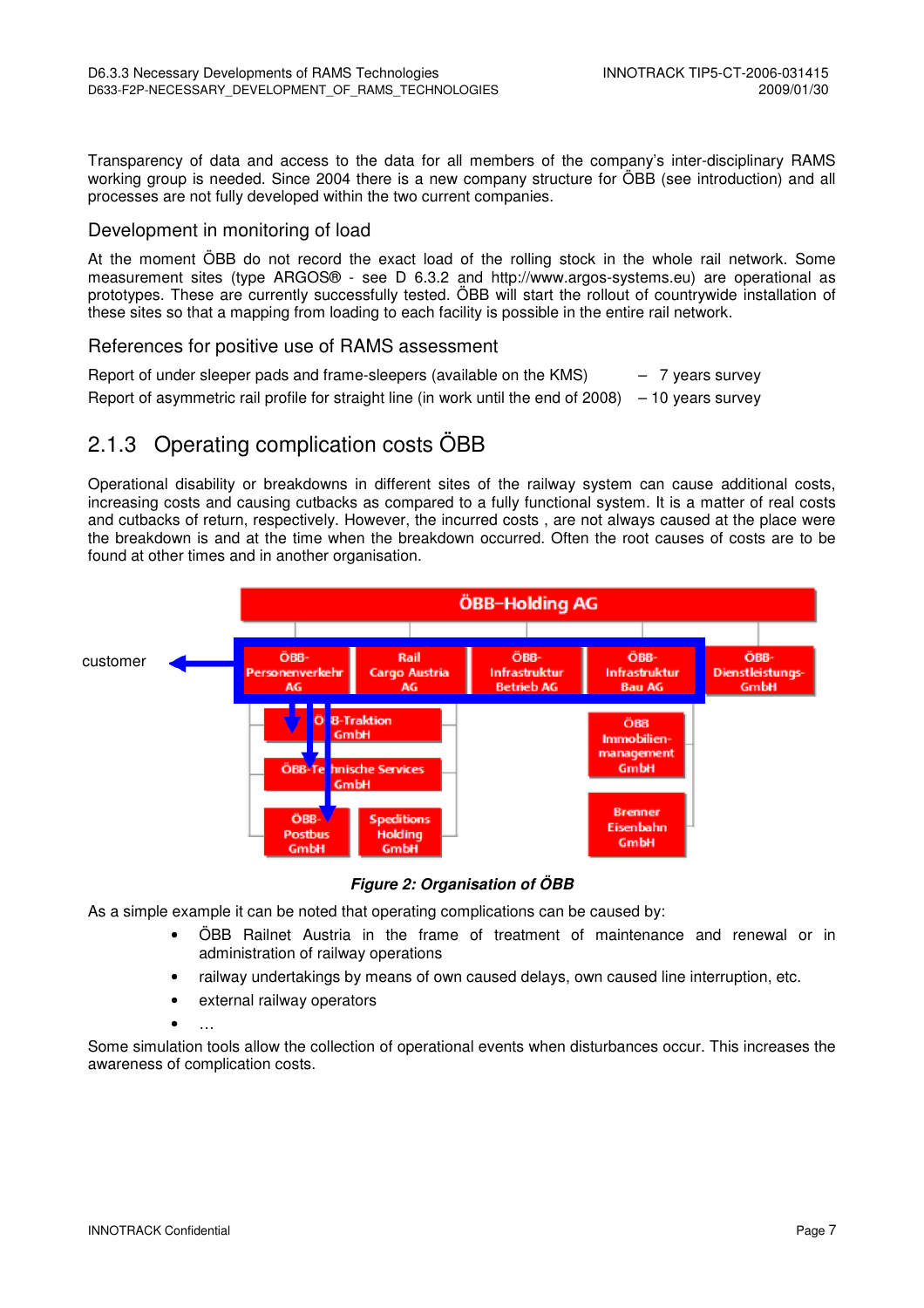## 2.2 Input from ADIF

### 2.2.1 Introduction – process of implementation of RAMS in the track subsystem in ADIF.

The main objective of Railway Infrastructure Managers is to improve the overall railway system performance reducing costs (LCC).

Railway system is composed of subsystems and components. At the same time, among the RAMS concepts, safety and availability are inter-linked, and are both depending of the other two factors (reliability and maintainability) and those of operations and maintenance (EN 50126:1999).

On the other hand, the necessary holistic approach of the railway system needs to consider RAMS with the budget optimisation; this means that RAMS and LCC should form a binomial totally interlinked. All this should be treated globally into the concept of "asset management".

According to this, ADIF is in the process of making the Asset Management Plan (AMP) to make this plan; a first step is to analyse the critical components, subsystems and system considering the following aspects of the infrastructure characteristics: performance evaluation (RA), risk assessment (S) and costs (M/LCC). So, it is necessary, among other parameters, to have those related to RAMS.

## 2.2.2 RAMS implementation for track

#### System

To guarantee the maintainability of railway lines, a deployment of wheel dynamic detectors is in progress, 6 detectors have been installed so far in the most important lines. The essential information on the dynamic and static vertical load of every wheel is monitored by the Control Centre staff, taking actions according the specific procedure if loads reach the various alarm levels considered. In this way, ADIF controls an important aspect of the quality of the rolling stock (RS), the one that most affects to the track geometry.

Once the behaviour of the RS is controlled and it can be assured that it is not making extra damage, ADIF have to assess the performance, risks and condition of the track subsystem and its components subject to standard loads.

#### Subsystem

The track subsystem (including, indirectly, ballast condition) is mostly inspected by the track-measuring car. A software code has been developed to optimise maintenance activities through a prioritisation process according to the level of defects and their criticality. Speed restrictions due to track condition or engineering works are controlled to reduce the effects on trains and on line availability.

#### **Components**

Rail conditions are assessed also by the measuring car (superficially: wear and running surface), and internally by an ultrasonic car. In case of rail breaks, they are registered in the data base after being analysed and known the causes of the break in order to take the proper actions if they are considered convenient.

Sleepers, fastening and drainage condition is assessed through periodic on foot runs by inspectors, and recently with the use of an image processing method and video recordings.

Special attention is dedicated to switches and crossings, because they are the part of the track more prone to failures affecting traffic, both from the mechanical and electric/electronic parts.

The above mentioned aspects were done after a simple FMECA analysis of track components.

A data base has been developed to register every failure, incident or accident (safety), controlling not only the number of them but their effects on traffic disturbance (number and types of trains affected, minutes delays, track availability, etc).

#### Maintainability

An indirect way to assess this parameter is through the maintenance costs, in absolute terms and in relative ones (comparing the analysed section with similar sections). The evolutions of the total costs also with its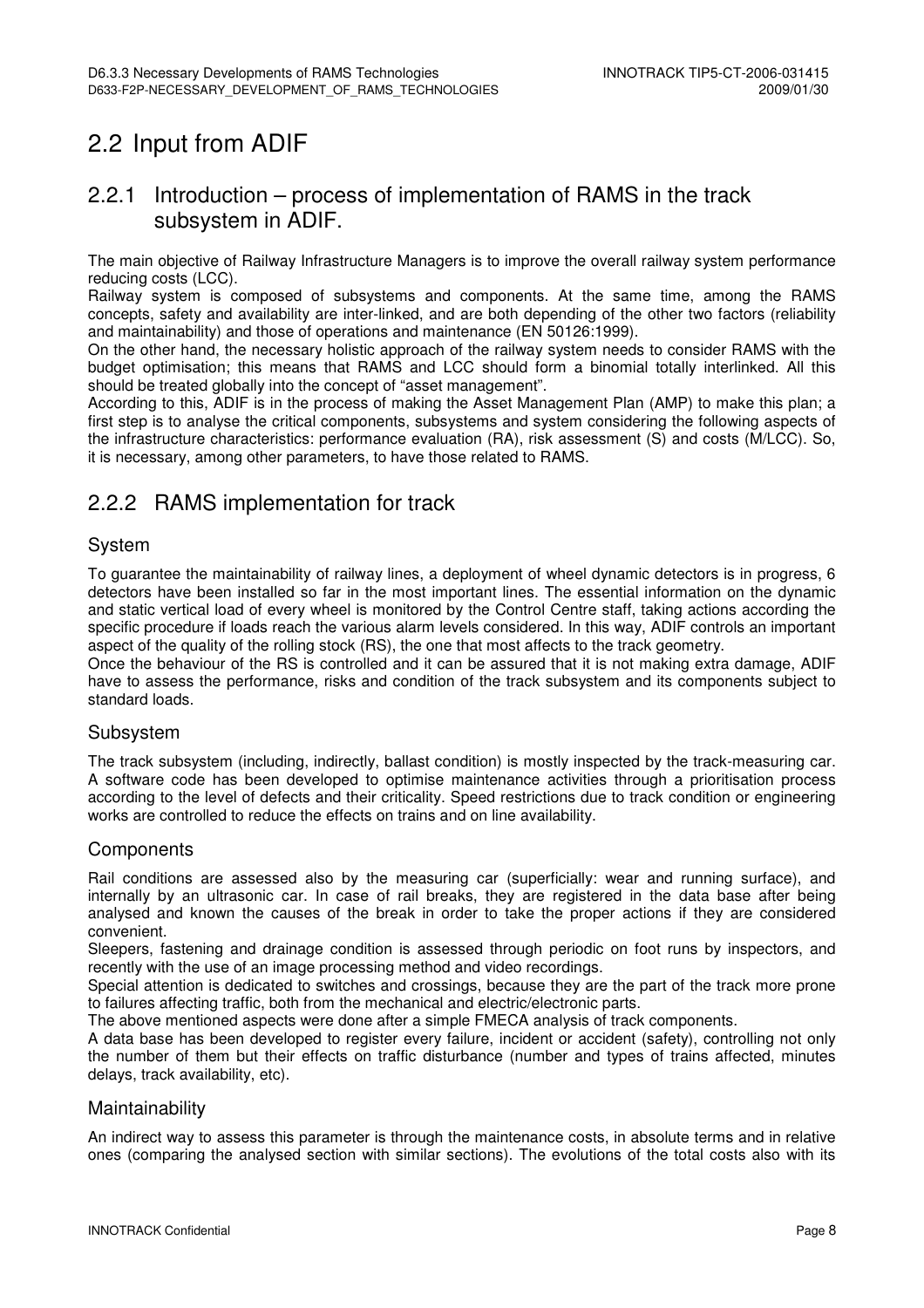components (human factor costs, materials, etc) are split into the preventive maintenance and the corrective one for more detailed analysis.

So, it can be said that ADIF is progressing in the use of the RAMS concepts and their application to track subsystem. ADIF apply this to both maintenance and modernisation policies and processes (renewal decision or prioritisation of activities).

An example of the use of the RAMS available data for further analysis is how ADIF use them to make the track part of the Asset Management Plan. ADIF has set up a new global indicator called Track Potential Maintenance Demand (valid for maintenance policies and for the renewal decision process), to get this indicator ADIF has developed a software that takes into account: track condition and its evolution (through the track recordings during some years), number of rail breaks, present traffic, lay out of the section (tight radius, gradient etc), costs (absolute and relative), residual life etc., that is, a combination of indicators mostly related to RAMS.

The next steps are to enlarge the data base and to make a more in depth statistical analysis of the data in the four basic concepts (R, A, M and S) that can give hints to improve the overall track performance reducing costs (LCC) which is the main objective of Railway Infrastructure Managers, as it was said before.

## 2.3 Input from DB

## 2.3.1 Introduction of RAM(S) process in DB

RAM(S) is very important for comparing systems performance (especially reliability) and set up safety requirements. Based on a contract, the values and assessment method have to be defined.



Source: DB Project

RAM(S) analysis is one possibility to obtain necessary LCC input data (Fig. 3); the other is to get the data as result of expert estimation (meeting, workshop), measurements, simulation and workshops combined with the procurement volume.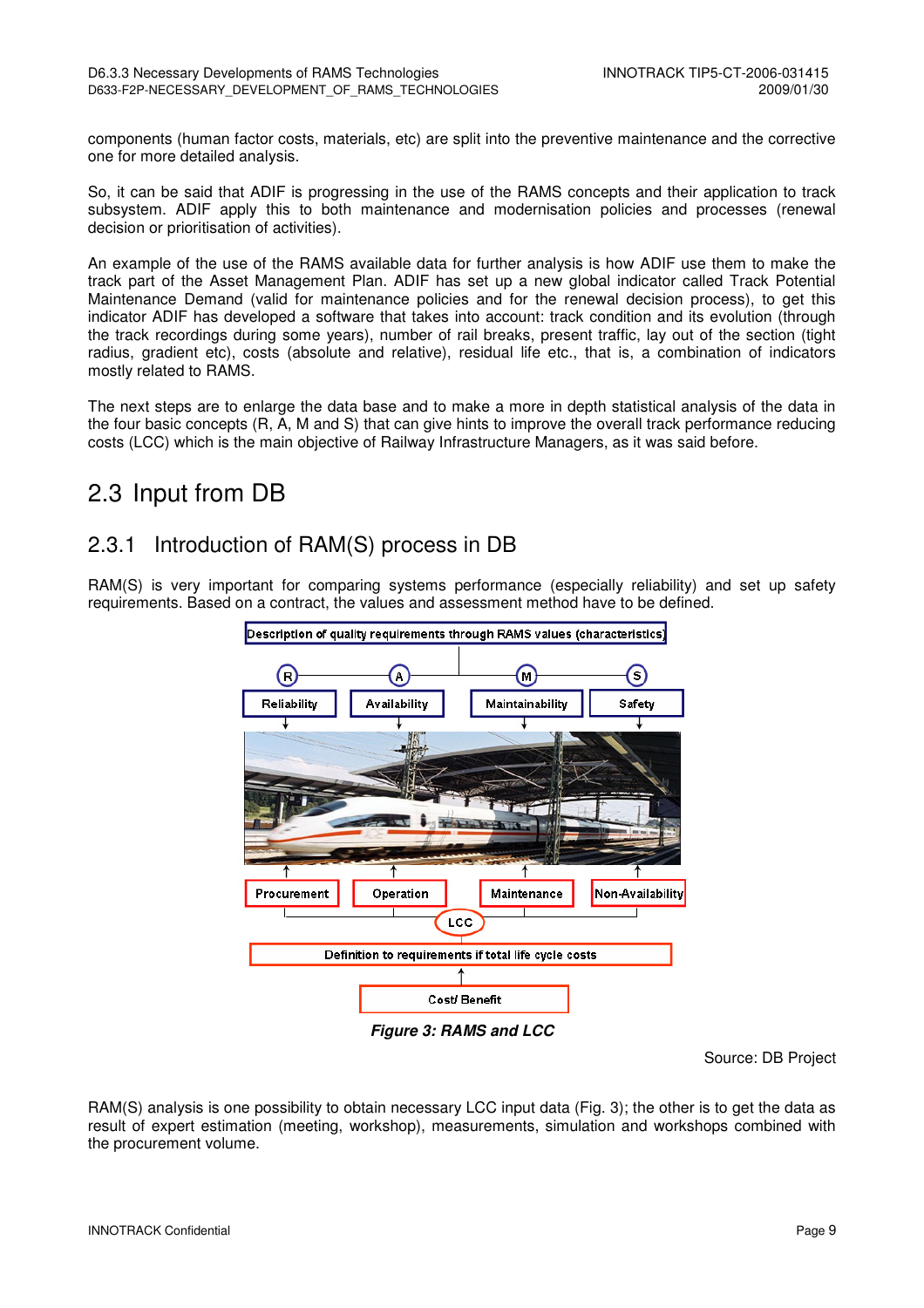Due to the age of the database, that contain the technical parameters and maintenance activities in relation to the total life span of the track, a combination is useful or in most cases the only possibility to achieve reasonable data and results.

### 2.3.2 Safety

Safety is a very important task for the railway industry. In this study it is separated from the other tasks, because of one reason: A new system mustn't be worse than the existing system. Also as part of a contract verification often has to be done. Figure 4 shows (example for a slab track) the process for a RAMS analysis – with the main task to proof the safety – and the results of each step. The procedure assures that all possible hazards are critically examined, and the first priority will be preventing their occurrence.



**Figure 4 - RAMS Analysis – schematic diagram process system provider**

Source: ZEVRail, 01/04**<sup>1</sup>**

l

<sup>&</sup>lt;sup>1</sup> Stephan Freudenstein et al.:RAMS-Analyse der Festen Fahrbahn aus der Sicht des Systemanbieters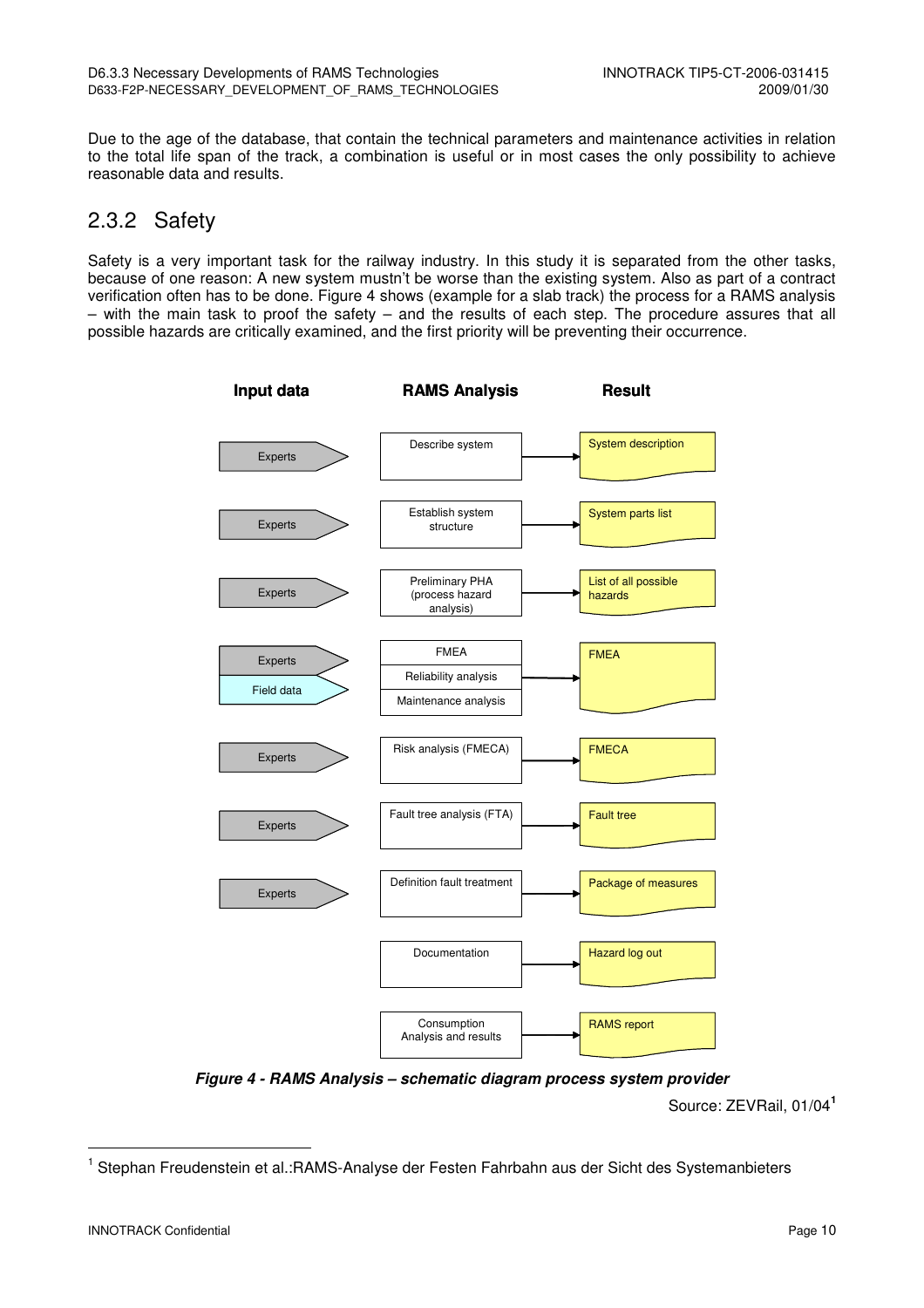For demonstration and also as the result of an Innotrack decision, the following procedure is based on a specific chosen high speed line, and restricted to the track (in the current study with Switches & Crossings excluded). At DB most analyses based on the database SAP R/3 Net. The objective of this procedure is to appraise and to apply the database of the specific chosen high speed line based on DB's internal system SAP R/3 Net and furthermore to investigate whether the available SAP data of the chosen track are suitable for a RAMS analysis and eventual decision regarding selection of components, maintenance and investment of infrastructure based on LCC. The database containing the representative panels<sup>2</sup> for track (and S&C) serve as input parameter for the LCC analysis and the identification of cost drivers.

The procedure of the LCC/RAMS methodology using the track as an example contains:

- Validation of the data base:
	- $\circ$  the database contains information concerning master data (technical structure of the system as type of rail, sleeper, etc.)
	- $\circ$  information deposited in the database is checked and complemented with additional relevant input data for technical and economical purposes corresponding to the relevant panel (e. g. track condition, substructure, etc.).
- Evaluation of data base information:
	- $\circ$  determination of the quantity structure corresponding to the maintenance measures
	- $\circ$  identification of cost drivers and causes related to the maintenance measures
- Analysis of reliability as input for the LCC analysis
- Definition of important values and methods for monitoring (and also as part of the contract)

The present data of the analysed track is the basis for reliability analysis. The information deposited in the database has to be checked in the first step and filled with additional relevant input data, which are not part of the master records e. g. the date of the recording, length of the track in km etc.

Parameters for Reliability are:

- (1) Reliability function: the probability that a component or a system will work for a given amount of time without any failure. In other words it indicates the percentage of a subject matter (component) that is still intact.
- (2) Density function: frequency of failures at a certain time, i.e. it indicates the information when a component will fail. It shows the field with the most failures (density of the failures)
- (3) Distribution function: it indicates that  $x \, \%$  of the subject matter (component) are failed at a certain time, thus it is consistent with the level of the failure rate at a certain time.
- (4) Failure rate: this is a degree for the probability that at X time a still intact component will fail in a following period of time. Failure rate is the frequency with which an engineered system or component fails, used with different units, for example in failures per hour. In practice, the reciprocal rate Mean Time Before Failure is more commonly expressed and used for high quality components or systems.
- (5) Quantile: indicates the time at which X % of the components failed, that is to say the failure rate at a certain time.

Weibull's distribution is one of the most commonly used distributions in reliability engineering. This distribution is widely used due to its versatility and to the fact that the Weibull probability density function can assume different shapes based on the values of the parameters. Service life times particularly of mechanical components which in general are markedly subjected to deterioration/corrosion shouldn't be described by the exponential function but by Weibull's distribution.

l

 $2$  Representative panels means the selection of technical places (in the SAP R/3 structure)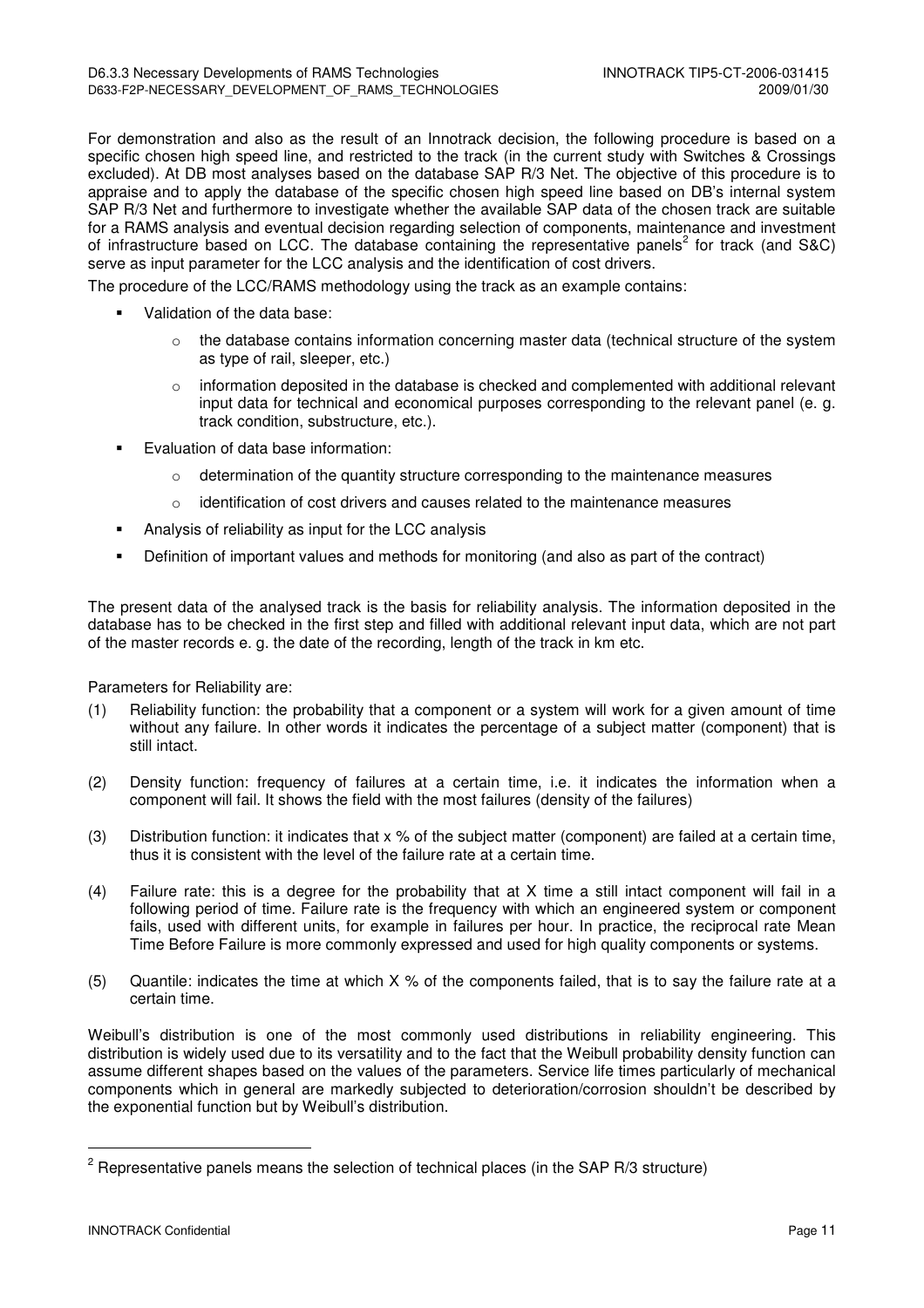In DB's experience application of LCC analysis is possible with the available SAP data. Furthermore the data of the chosen track are suitable to make RAMS analysis for each single component. Due to the fact that the available database contains relevant information from a short period of almost four years, resilient statements could be derived from the RAMS analysis in that extent that is possible with the software MathOffice©.

The current state of the database contains relevant information for a period of almost four years, which is to say from 1<sup>st</sup> of January 2004 till 31<sup>st</sup> of September 2008. Thus the analysis could be accomplished just for this period. In general all component related information needed for RAMS analysis is available, like the deterioration rates of components, the influence of maintenance on life time and failure rates etc. The more data you have the better it is for RAMS analysis and the longer the period is, the database based on, the more resilient are the statements. So, in this respect, the period of the available database for the upcoming RAMS analysis is relatively too short to provide resilient statements in terms of improvements of techniques and maintenance strategies. This is backed up by calculations of confidence levels of the parameters determined using the database. However this procedure should verify the available SAP data by application of LCC/RAMS methodology and investigate whether the data of the chosen track are suitable to make RAMS analysis.

As mentioned in the summary one difficulty is to get the history of operational conditions like (dynamic) track loading, speed distribution or distribution of vehicles. These conditions are important to derive valid RAMparameter. For the load estimation DB uses the database IBL that contains the number of trains per week, separated by four different types and the estimated total load of the track per week. This information is available for the whole network for at least the last 10 years.

The problem is that the load of the track will be estimated from the planned trains. This means if a train is unloaded or not running as planned the estimation of the load may fail. Additionally the dynamic part of the load, which may have a big influence on deterioration of components, is not known.

AT DB nearly 30 track based measurement devices are distributed over the net. At the moment these devices are used to monitor the state of the vehicles and to identify necessary vehicle maintenance. In future it will be possible to use the results for gathering loading collectives, which contain also dynamic load.

The improvements of the IT systems at DB are addressing the consolidation of technical parameter, loading, maintenance activities, track degradation and track failures. Together with new or sophisticated analysis methods like clustering, fuzzy logic or neuronal networks this approach will provide valid RAM-parameter.

## 2.4 Input to RAMS/LCC analysis from BV

The use of LCC and RAMS within Banverket is in the starting phase. There is a need to enhance the knowledge about RAMS and LCC and how it can be used in order to decrease the life cycle cost and in the same time increase the performance for the railway infrastructure.

## 2.4.1 RAMS

RAMS is introduced within Banverket, by EN 50126. The use of RAMS needs to be improved and developed.

#### Availability

Definition in use: ability of a product to be in a state to perform a required function under given conditions at a given instant of time or over a given time interval assuming that the required external sources are provided (EN 50126:1999)

A definition of railway availability that has been discussed is; Obtained capacity / Planned capacity, calculated for a point in time or over a time interval.

This definition treats availability as a function of the obtained capacity and a constant planned capacity. The planned capacity might be set to the theoretical capacity, the practical capacity, or lower. One advantage of defining planned capacity as the theoretical capacity is that availability then takes on values between 0 and 1, not higher. (Nyström, 2008)

The availability depends on the combined aspects of reliability, maintainability and maintenance supportability.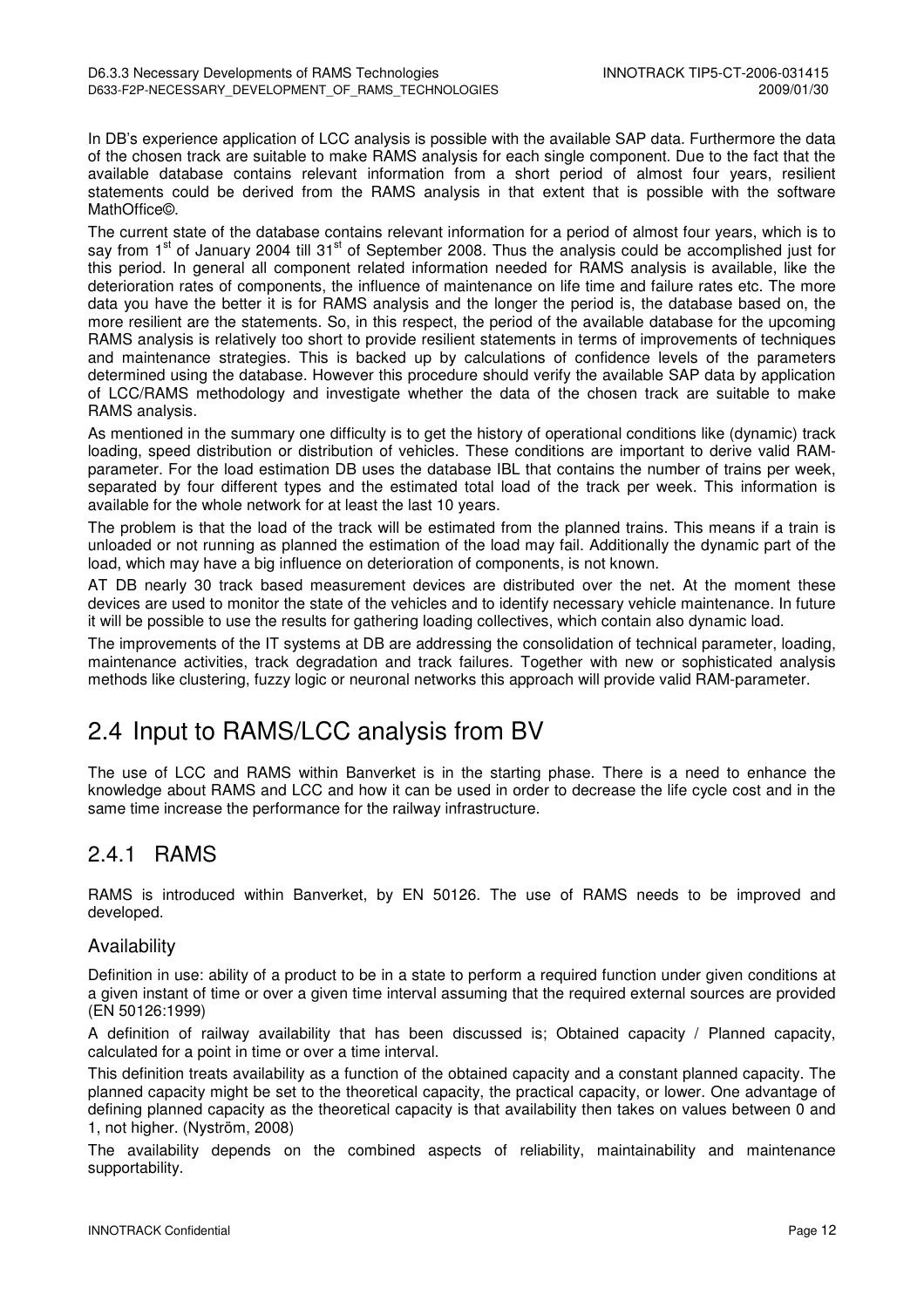Availability is measured in train delay (hours), total train delay, train delay caused by, infrastructure, train delay caused by a specified infrastructure asset and punctuality of passenger and freight train. There is also a code for what caused the train delay.

Data on train delays rests mainly on data collected by a nationally uniform automatic system, based on a division of railway lines in fixed blocks. The hereby generated train traffic data gets into the TFÖR database and hence is possible to investigate by use of the MAPS tool. (Nyström, 2008).

Definition of train delay; if the train is more than 5 minutes late. A primary delay to a train is a delay that directly affects the train. A secondary delay is a delay caused by a primary delayed train, the terms knock-on delay and cascading delay are used synonymously.

#### Development

To separate short delay time from longer interruptions, this normally accounts for 30-40 % of the delay hours. A definition of what is short and longer delay times is needed, today Banverket proposes 180 minutes per failure to be used.

Banverket can by using the analysis tool ProClarity analyse down to subunit level but the recording discipline is not good enough, so realistic level is subsystem levels.

Future development is to develop and conceptualize an Overall Railway Infrastructure Effectiveness (ORIE) as a Key Performance Indicator (KPI) for the railway sector. The ORIE calculation is similar to the OEE (overall equipment effectiveness) calculations used for the manufacturing and process industry. The ORIE calculation is performed by multiplication of the infrastructure availability rate (A), the infrastructure performance rate (P), and the infrastructure quality rate (Q) as: ORIE=A  $\times$  P  $\times$  Q (Åhrén, 2008).

#### **Reliability**

Reliability is defined as the probability that an item can perform a required function under given conditions for a given time interval (EN 50126:1999).

Parameters in use are failure rate (λ), Mean Time Between Failure (MTBF), Number of failures in the system per month/per year and Number of train influencing failures

#### Development

The parameters are often used in an aggregated level; per track, line etc. A development area should be to specify the parameters per asset/component.

Failure rate cannot easily be accessed by the systems. It is possible by combining data from the failure report, inspection report system together with the asset register. This work is tedious and difficult.

Discussion on how preventive maintenance is affecting the failure rate should be held. It is possible to present MTBF for an asset, but is that the true value? If inspections have led to preventive replacement was done the MTBF-value is too high and a reliability package is needed to calculate this (most probably the data is not good enough for this type of analysis).

The entry of infrastructure failures into the Ofelia infrastructure failure database or the Bessy infrastructure inspection remarks database is not entirely consistent. The Ofelia database focuses on detailed item description, but the events leading to failure and delay are not well described in it. Repair difficulties affect remedial time, sometimes very much, which is seen from Ofelia data. However, the reasons for the difficulties are not described. Ofelia does not allow coding of multiple causes. Data fields to be input, by the use of scroll down-menus, are 'Real fault', 'Cause' and 'Remedial action'. A large proportion of the delays do not have a cause reported, which might overturn the ranking of causes of delays. Uncertain causal relationships are unavoidable (Nyström, 2008).

#### Maintainability

Definition: probability that a given active maintenance action, for an item under given conditions of use can be carried out within a stated time interval when the maintenance is performed under stated conditions and using stated procedures and resources (EN 50126:1999)

Parameters in use are: Mean Time To Maintain (MTTM), Mean Time To Repair (MTTR), Total repair time and Total logistic delay time before repair.

Maintenance supportability is "the ability of a maintenance organization of having the right maintenance support at the necessary place to perform the required maintenance activity at a given instant of time or during a given time interval" (SS-EN 13306).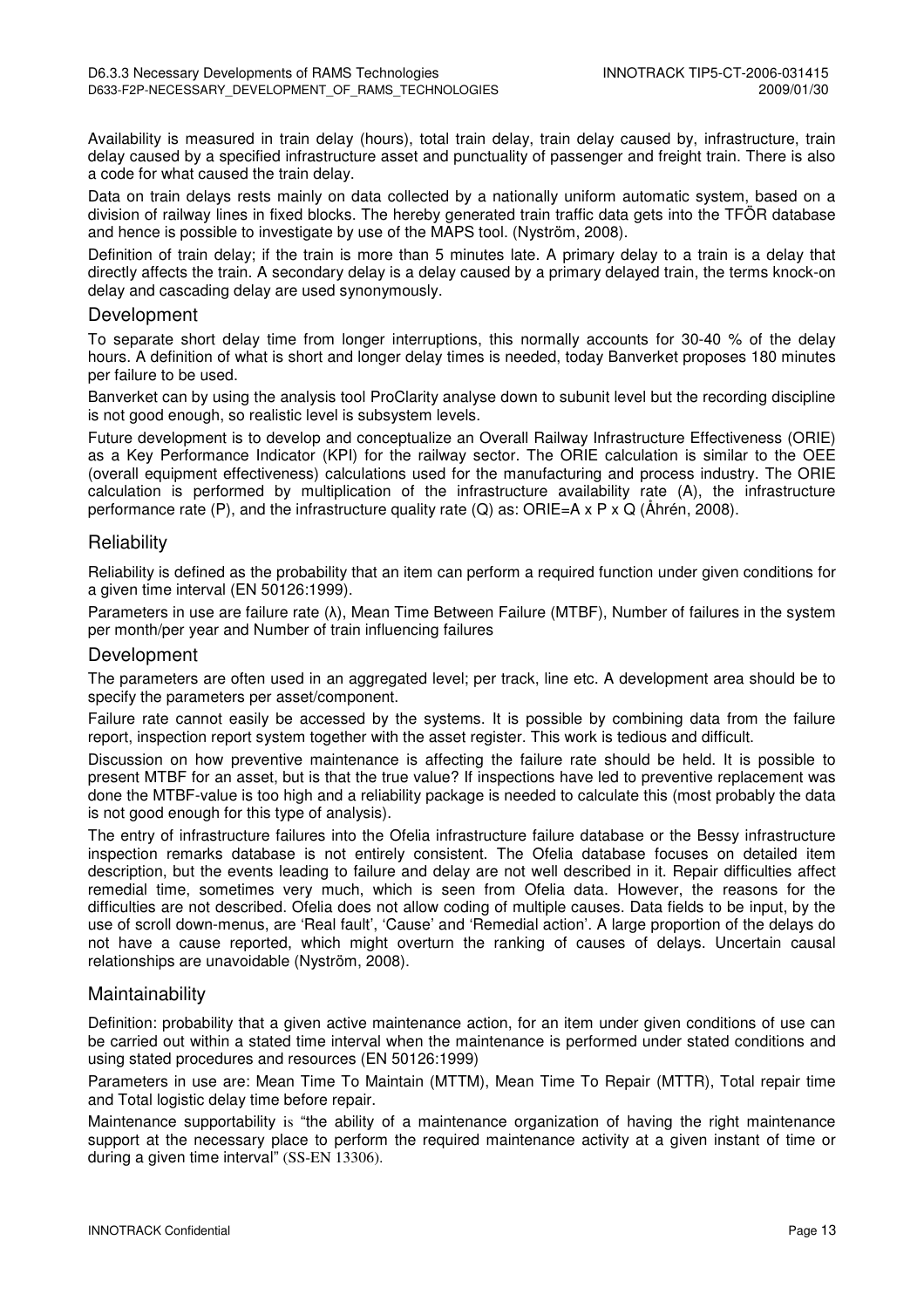#### Development

The parameters are often used in an aggregated level; per track, line etc. A development area should then be to specify then parameters per asset/component. Since the maintenance is outsourced, the intervals and time used for condition based maintenance is not reported back to the IM (client). Information of how long maintenance actions takes; is possible to record for corrective maintenance; through Ofelia, and predetermine maintenance (time or volume based maintenance).

The repair time consists of records where the repair is started and then not completed at the same day because of shortage of spares of traffic is prioritised before a full repair. A method to exclude these types of records is necessary.

#### Safety

Safety is defined as the state of a technical system freedom from unacceptable risk of harm (EN 50126:1999)

Parameters in use Number of accidents, Number of derailments, Number of accidents due to external sources, Number of accidents due to internal sources and incidents that could have led to accidents/damage

#### Development

Safety related failures on assets

### 2.4.2 Boundary conditions

LCC and RAMS-commitments will be affected by changes in traffic; e.g. - a new vehicle type is introduced. Its steering performance is rather poor which will increase the degradation in track or the maintenance on a vehicle is very poor which increase the lateral track forces and also increase the degradation speed on rail.

IM needs to know how the track is used, what kind of vehicles and their behaviour, how much (tonnage, axle per year), their maintenance condition.

#### Traffic data

It is up to the traffic companies to report their traffic statistics into a system called OPERA. (What wagons, wagon number, amount of freight, passenger, axle load). This data is confidential and difficult access, meaning that IMs do not have current information. Some wayside detectors can measure the amount of axles and the axle load, but there are only 5 detectors operating at the moment.

Improvement area would be to be able to monitor the traffic on line, i.e. be able to register what kind of train, type of wagons, identify them by RFID (tags) – to be able to send back condition data to the traffic company, so that they can order maintenance when needed, instead of – when it is to late.

### 2.4.3 Systems for collecting data

System for collecting data:

- Asset information, curvature, slopes etc. is stored in BIS the asset information system. It also contains some maintenance history.
- Failure system, Ofelia.
- Inspection remark system, BESSY.
- Traffic statistics from OPERA
- Economics, Agreeso Accounting system

Data is collected by:

- Train Control Centres (CTTC); punctuality, failure reports, wayside monitoring systems (detectors) for axle loads and condition, used for safety reason, monitoring power supply.
- Contractors/Result units; failure reports, inspection reports, from measuring vehicles (track quality, catenary position, ultrasonic (cracks), NDT from hand held equipment.
- Economic data: from contractor's invoices and expert estimation, calculation systems.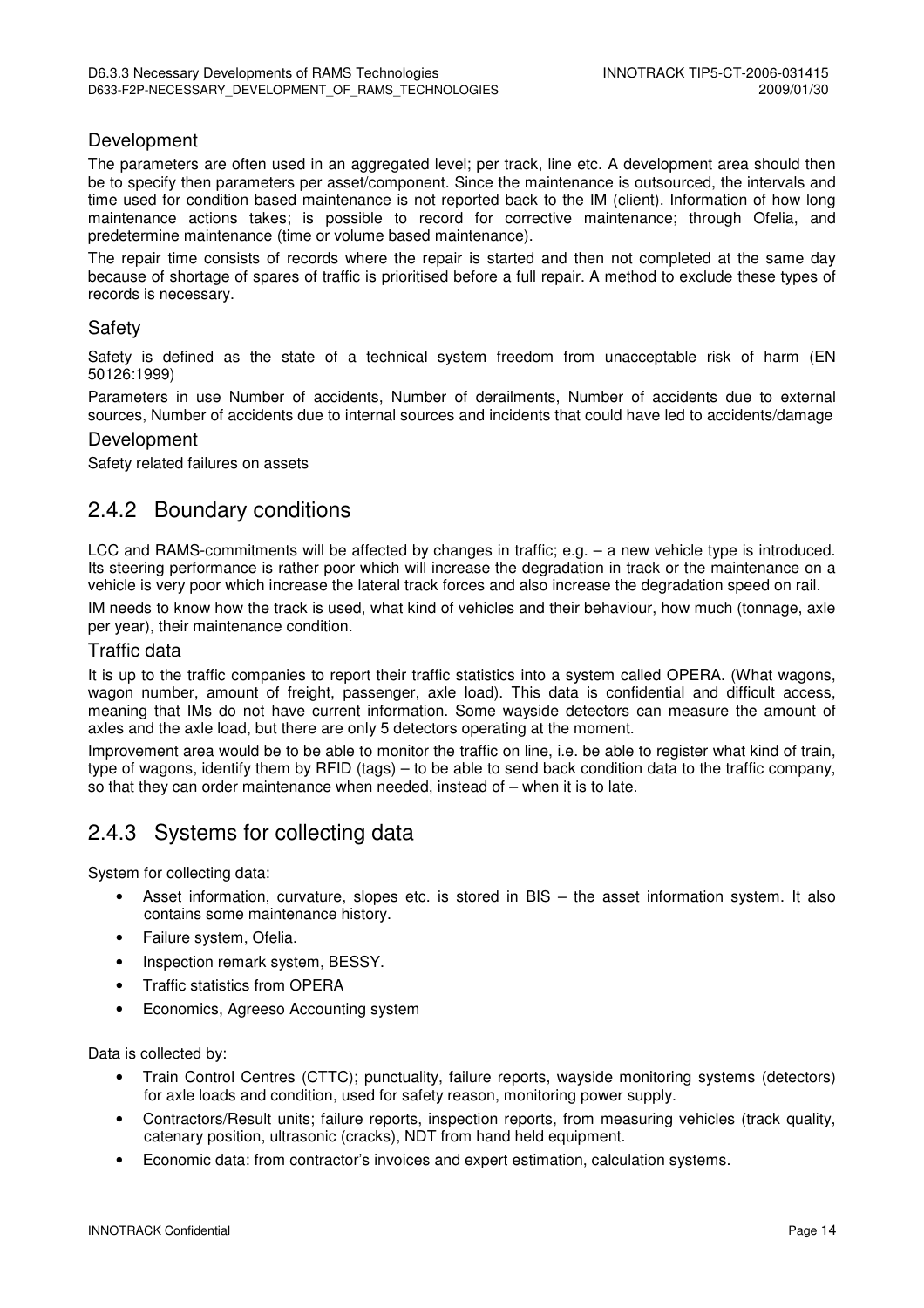Train traffic control (dispatching) is carried out by Banverket, and each TOC (Train Operation Company) has a control centre of its own to monitor its traffic. Eight centralised train traffic control centres (CTTC) run by Banverket, perform train traffic control in their respective areas; that is, they execute the train plan (timetable), operationally coordinating trains and track works, including maintenance. In connection to train traffic control, delay attribution is performed. That is, causes of delays are recorded. (Nyström, 2008)

#### Development

- Historical data; e.g. asset age. Today input date is noted, but when the asset is exchanged the previous date for the old asset is lost.
- A database for maintenance activities (maintenance history) is needed.

## 2.5 Network rail current use and development of RAMS

### 2.5.1 Use of RAMS data in condition reporting

"The aim of the work group is that facility managers can give a characteristic number for Reliability, Availability, Maintainability and Safety for their facility", Network Rail currently tracks measurements of the Engineering Infrastructure condition; reporting, as it is obliged to do so to the ORR (Office of Rail Regulation), key parameters including failure of points and track circuits, signal failures, rail defects and breaks, electrification power failures, track geometry indices and earthwork and structure conditions.

This Engineering Infrastructure data is also broken down into regional statistics for the purpose of assessing RAMS performance against key targets and to demonstrate improvement against historic trends. This condition reporting also clearly demonstrates trends as a new technology or maintenance regime is introduced, and the impact on reliability, availability and safety on the railway.

### 2.5.2 Current data collections, Railway Reliability Data Handbook and developments

Network Rail's recent RAMS development includes the collation of a Railway Reliability Data Handbook. This is to be a handbook, which contains MTBF (Mean Time Between Failure) and MTBSAF (Mean Time Between Service Affecting Failure) for key items of equipment. Currently this handbook covers switches and crossings, signalling and track circuit data. This will be expanded in the future to cover failure of overhead cables, structures and rail failures. The purpose of this handbook will be to provide MTBF and MTBSAF that can be used in assessing the reliability of new products, or for studying the potential reliability of major new schemes.

To generate this type of reliability handbook, data must be collated from numerous sources in order to categorise each type of data. At Network Rail the collection of failure data is initially collected for the individual assets across the country and fed into their regional FMS (Failure Management System) database. This data is then collated in a central FMS repository. Data for the reliability handbook is then screened by location to obtain a homogeneous population of assets and plotted to establish whether the reliability is constant or exhibiting a trend. This analysis of trends is carried out using the Duane growth model (a two parameter statistical model). Screening also allows the data to be categorised in terms of operational differences, traffic type, traffic density, location and number of tracks (e.g. single track with two way traffic or two track route). Where appropriate a mean frequency of cycles has also been calculated, for example on switching gear. The failure data can then be incorporated with other sources of data including the NR Ellipse database (equipment register and records of all the scheduled maintenance task for each asset), to obtain the identification and equipment history; TRUST (Train Running System on TOPS), used by Network Rail to monitor service performance by monitoring train movements at strategic locations to record delays greater than 3 minutes and cancellations to services and other relevant data is used where appropriate, such as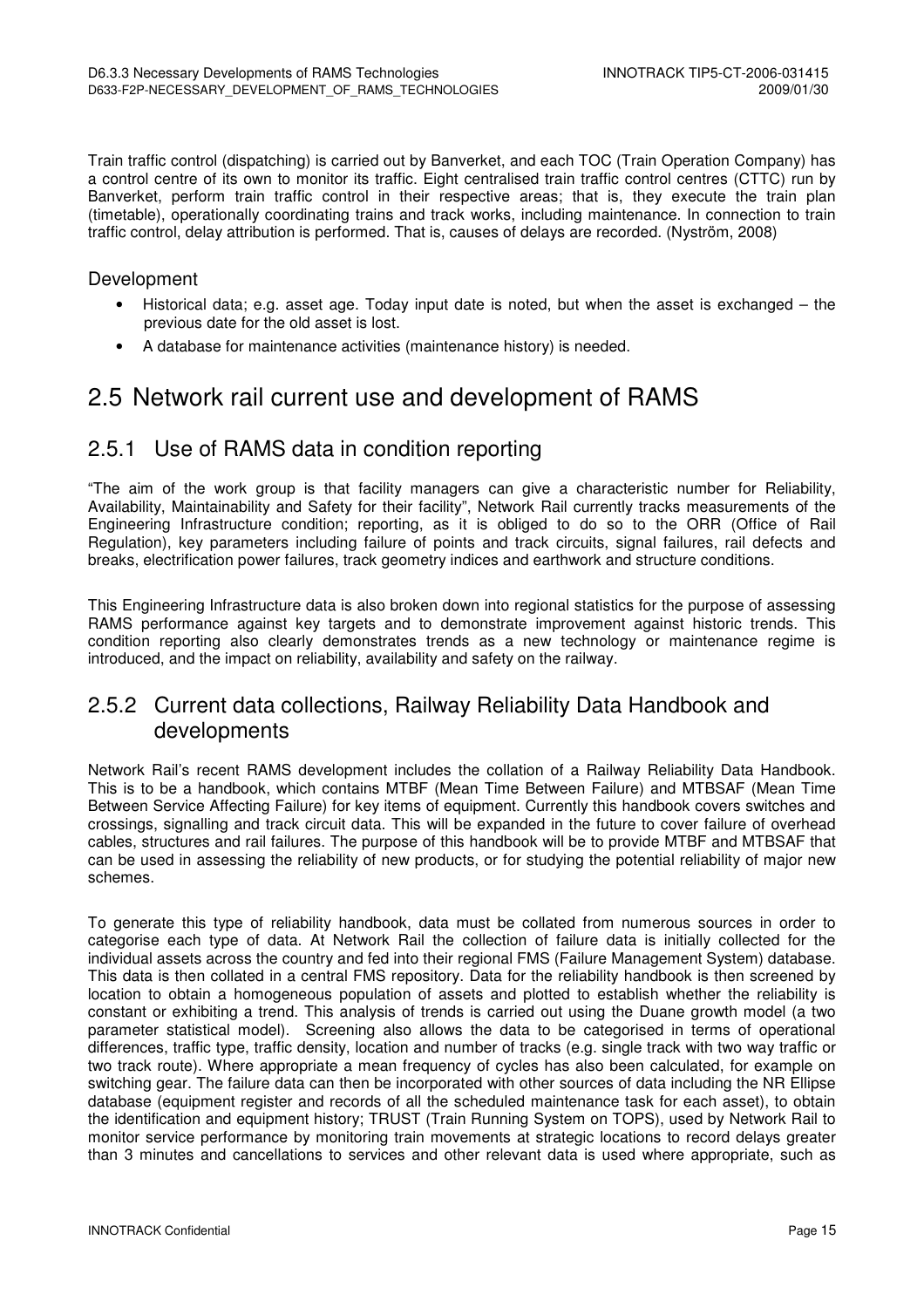meteorological data where this may have impacted the failure. The TRUST database will associate each fault as either resulting in a service interruption and contribute to the calculation of MTBSAF as well as MTBF, or no service interruption, when this failure will only contribute to the MTBF calculation. The other data sources also provide information as to the cause of the failure. Failure modes are defined for each item of equipment and categorised as either operational failure modes or technical failure modes. Technical failures are hardware failures of the components, for example due to wear, loosing tolerance and component failure. Operational incidents are due to external factors, for example water, vibration and damage/vandalism.

The calculated MTBF and MTBSAF and growth models for technical and operational failures can then be used in project evaluation.

## 2.5.3 Use of RAMS data in projects / Verification of RAMS data

RAMS is now considered as part of any new infrastructure investment project and design for reliability is considered to be critical. Depending upon the type of project, the use of reliability data and analysis will vary. For example in assessing the impact of a single item or system, a technology level analysis will be carried out including techniques such as FMECA (Failure Mode, Effects and Criticality Analysis); reliability benchmarking, comparing to current systems and process streamlining to reduce product complexity.

Larger scale products such as the introduction of new routes or upgrade projects will take MTBF and MTBSAF data and use this in the TRAIL model, to simulate traffic volume and type, calculate expected delay and the cost of penalties and consequence penalties, identify critical/high risk assets and maintenance regimes. In addition to the MTBF and MTBSAF data that is used, new rolling stock and route upgrades are also modelled with TrackEx for that specific vehicle and route, so predictions of rail wear and rolling contact fatique can be made.

Once a project has been implemented the FRACAS (Failure Reporting and Corrective Action System) and DRACAS (Data Recording and Corrective Action System) are used to collate data that then feeds back into the reliability models for validation and use in future projects.

Data recording by line side measurement and Network Rail track recording vehicles are under continuous development to provide more data feeding into DRACAS. Network Rail is also working on developing intelligent infrastructure, which will provide self diagnosis and alerts in the case of incipient failure or component wear.

## 2.5.4 Development of RAMS data for maintenance

Currently reliability data is provided to the maintenance teams and highlights the current performance of the railway and gaps for improvement. The reliability data calculated has also provided data on high risk elements of the railway. However, as demands on the UK rail network increase there will be a greater need for projects such as Intelligent Infrastructure and the use of MTBF and MTBSAF data to predict component life to a certain level of confidence. This can lead to predictive maintenance, where components are replaced during planned maintenance before they fail, increasing safety, route availability and reliability.

### 2.5.5 Examples of positive use of RAMS for project work

The Enhancement Engineering Reliability Engineers within Network Rail are currently involved in the assessment of major new projects from a RAMS perspective. Two examples of where this has been evident has been ERTMS, which was a Technology Level use of RAMS and the West Coast Mainline upgrade, which demonstrates the large scale integrated strategy use of RAMS.

For ERTMS, FMECA and process streamlining where used to study the reliability and safety of critical components and the complexity of potential technologies. In the cases where similar devices are currently in use by other nations benchmarking can be carried out.

The West Coast Mainline upgrade required the input of reliability data combined with TRAIL model to allow Network Rail to establish predicted delays to the route and establish the upgrades necessary and provide confidence that the route would match commitments of availability, maintainability and performance and the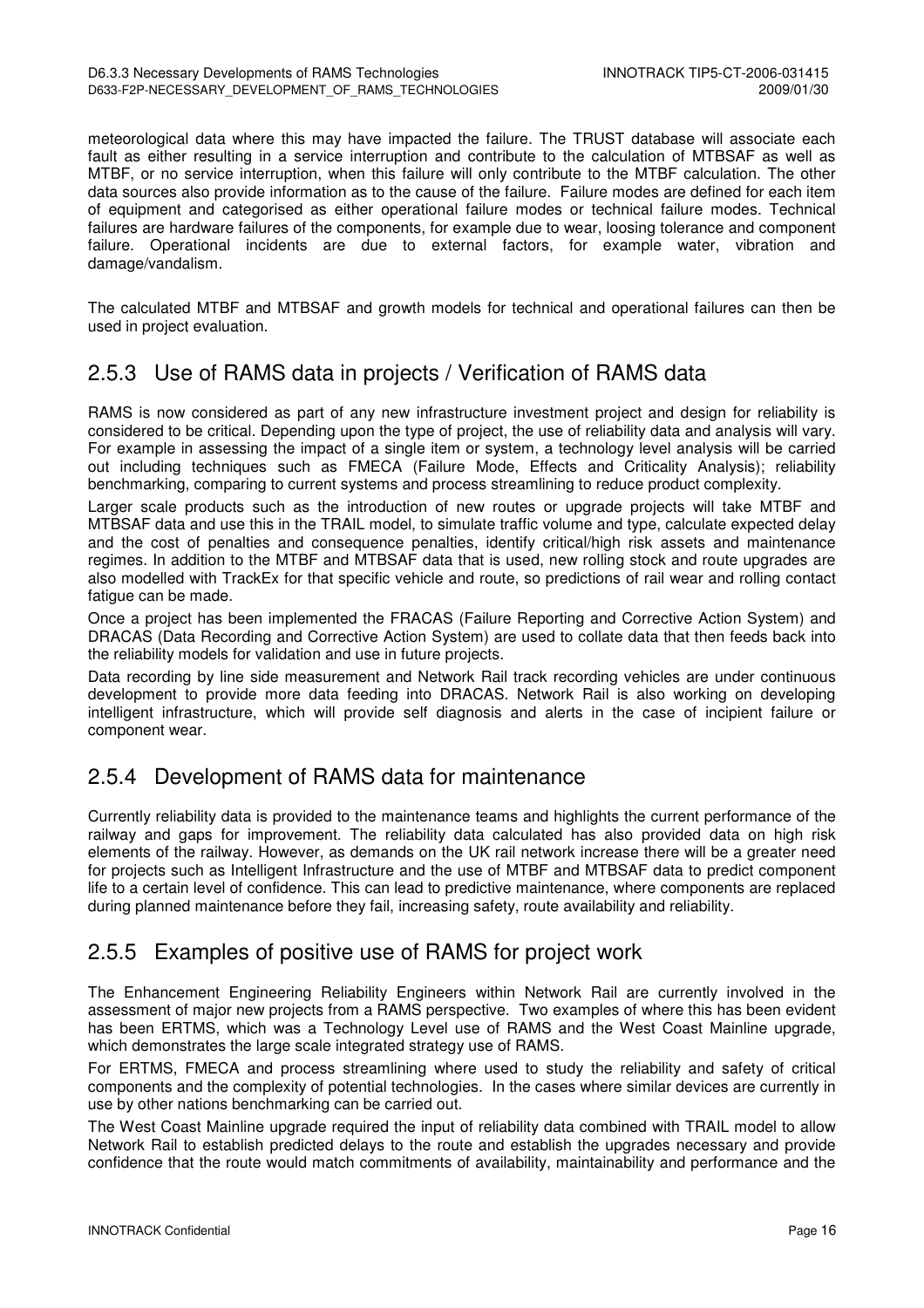assessment of impact from new technology. Since implementation RAMS data is being collected via FRACAS and DRACAS to validate the models used, for use in current and future projects and maintenance strategy.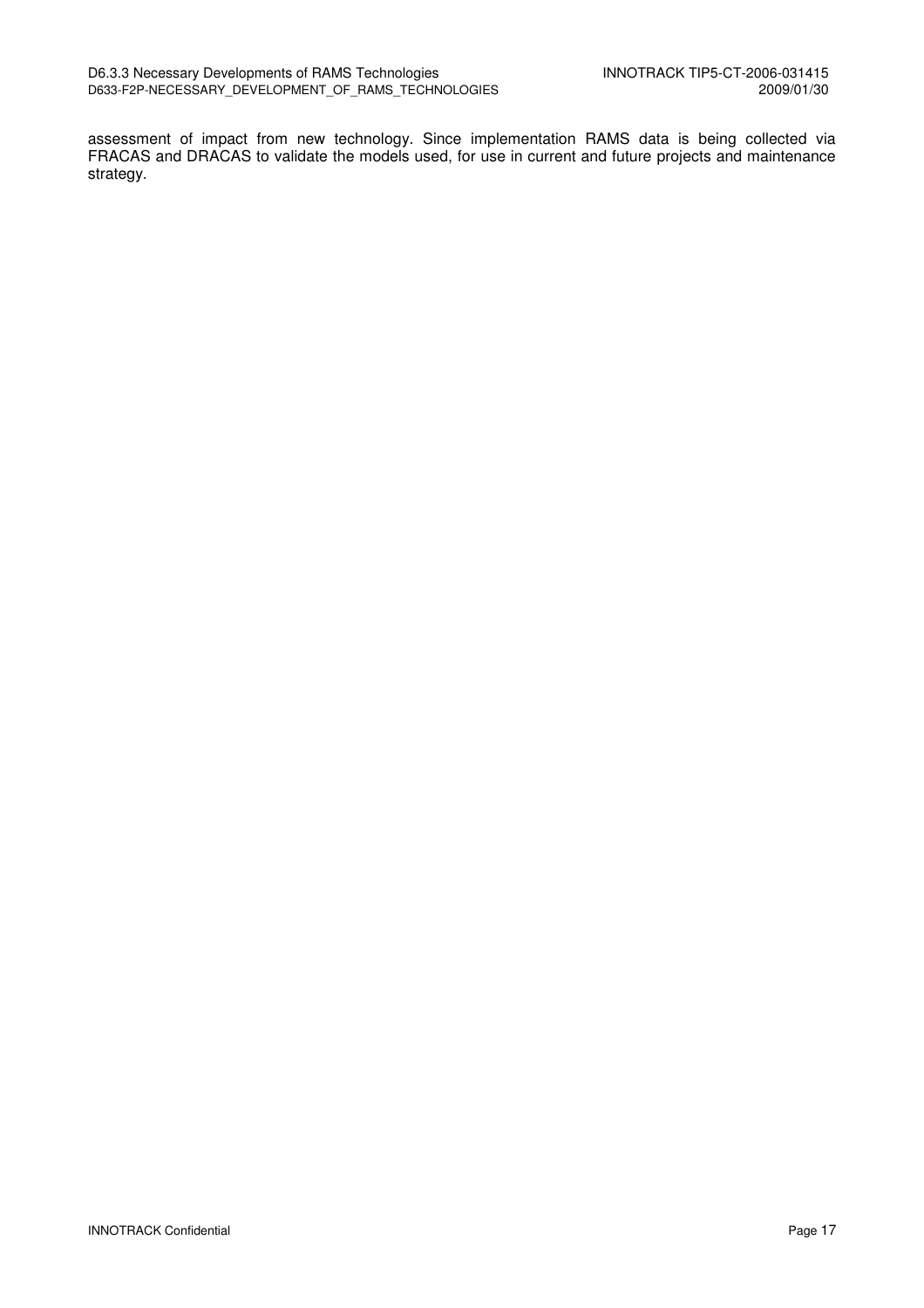## 3. Conclusions

The different examples of the five railways show the current possible use of RAMS technologies and the necessary developments from the point of view of the railway companies. It is shown that there are different possibilities for the use of the technologies.

At the moment the railway organisations only use the RAMS technology commonly as a tool for the decision in specific cases. In these specific cases, e.g. procurement or simple project management requirements in special product areas like signalling, electric devices or other series products, RAMS technologies are a good tool for quality control. This does not mean that RAMS technologies are not useful as general tools. However, for the complete railway system it is currently not possible to combine the different requirements of the various product fields in a general RAMS analysis. Consequently the railways currently are required to find other solutions or limit the use of the RAMS technologies to special items.

As a common result of the work in this project, it has been found necessary to give definitions of the specific terms with respect to their use in the railway sector. As an example we can pose some questions regarding the term "availability", e.g.:

- is it function of the capacity of utilisation of the line;
- what data can we collect in order to describe this:
- do we need a common definition for train delays?

Some railway organisations have adopted definitions for this like Banverket or ÖBB, but these differ between the organisation.

A similar problem is the different maintenance strategies of the European railway organisations. As shown in the examples there are two types of maintenance, the condition based maintenance and the predetermined maintenance. For the pre-determined maintenance RAMS analysis is more important than for a condition based maintenance.

Another problem is the general problem of new products or the unknown behaviour of a product. Where can the railways get the relevant data to calculate the key value?

The aim was to use the RAMS technologies as a general tool for the railway infrastructure. After the different investigations and evaluation of the existing systems it must be accepted that there is no possibility at the moment to fulfil this aim. The railway system combines different product fields. Some of them are very industrial without much human intervention and therefore possible to analyse. Others are more manual with a lot of human intervention and therefore more scatter in resulting RAMS parameters. For these product fields the RAMS technologies cannot currently be used due to the difficulties in assessing the scatter in input factors.

Looking at the extracted areas of developments from the relevant sections, can conclude that priorities are:

- 1. More extensive data collection and analysis
- 2. More extensive databases
- 3. Better definitions of failures and general RAMS terminology
- 4. Improvements in verification of data employed for reliability analyses
- 5. More data collection through load detectors and intelligent infrastructure
- 6. Use of reliability data in planning of predictive maintenance
- 7. Looking at the extracted areas of developments from the relevant sections, can conclude that priorities are:

For the participating IMs, the identified areas of necessary development of RAMS technologies are: **ÖBB:**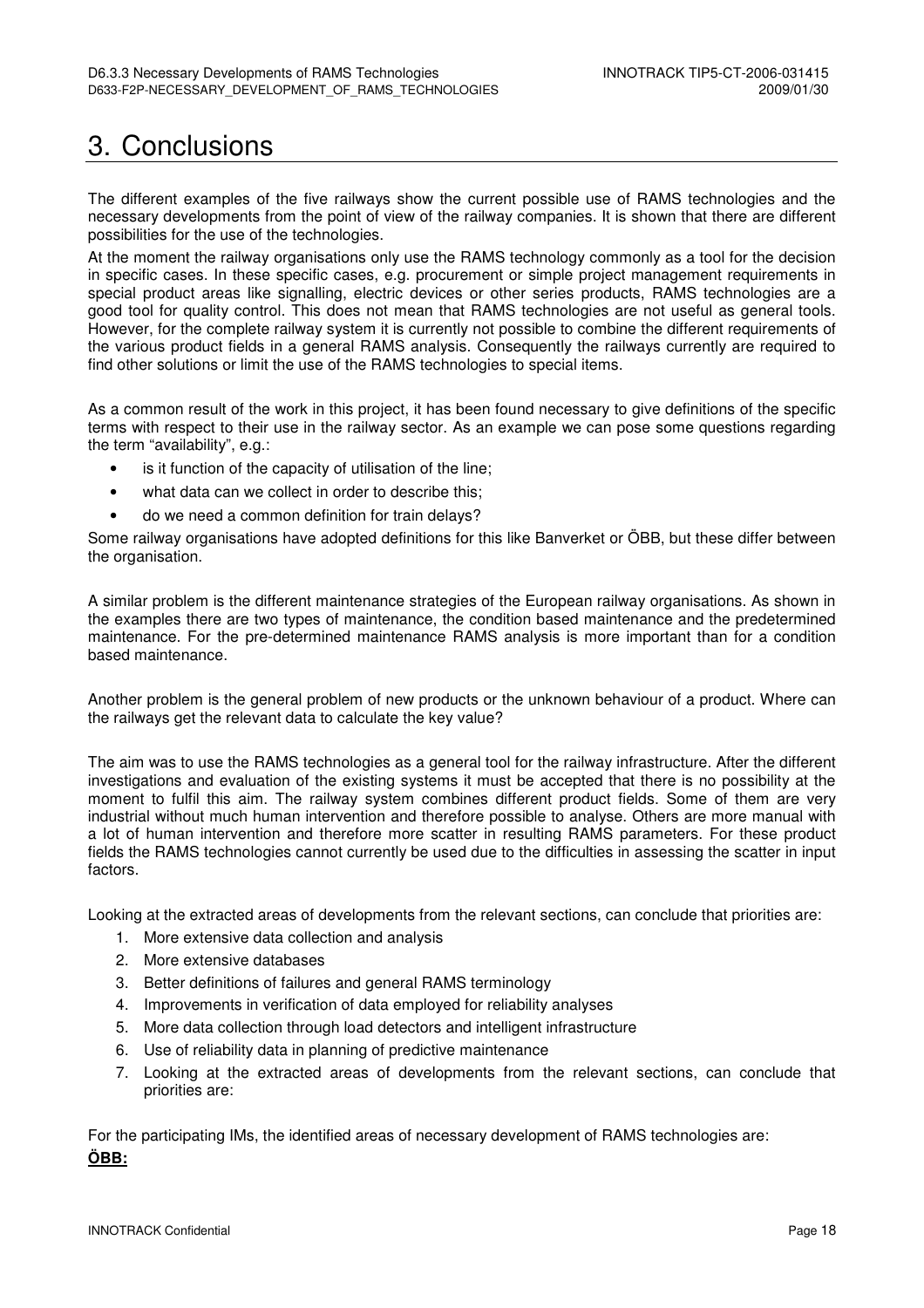- Database system for planning and evaluating maintenance
- Definitions of availability, capacity and other terms
- Better transparency of data across ÖBB companies
- More wheel check/rolling stock measurement sites

#### **ADIF:**

- Expansion of database of failures
- Use of wheel/rolling stock measurement sites

**DB:**

• More data to build up reliable databases and determine if the chosen track for data categorisation is appropriate – validate model

#### **BV:**

- Separation of short delays and long delays definition
- Development of Overall Railway Infrastructure Effectiveness as a KPI
- Definition of failure rates etc per asset/component etc
- Improvement of accessing failure rate data
- Does preventative maintenance skew true MTBF values?
- Requirement for more data recording of corrective maintenance, repair time etc
- Database of maintenance activities
- Improvement to traffic data Use of RFID tags to identify wagons

**NR:**

- Expansion of database of reliability data to more components and further verification of data
- Use of Intelligent Infrastructure for self diagnosis
- Predictive maintenance replace before failure